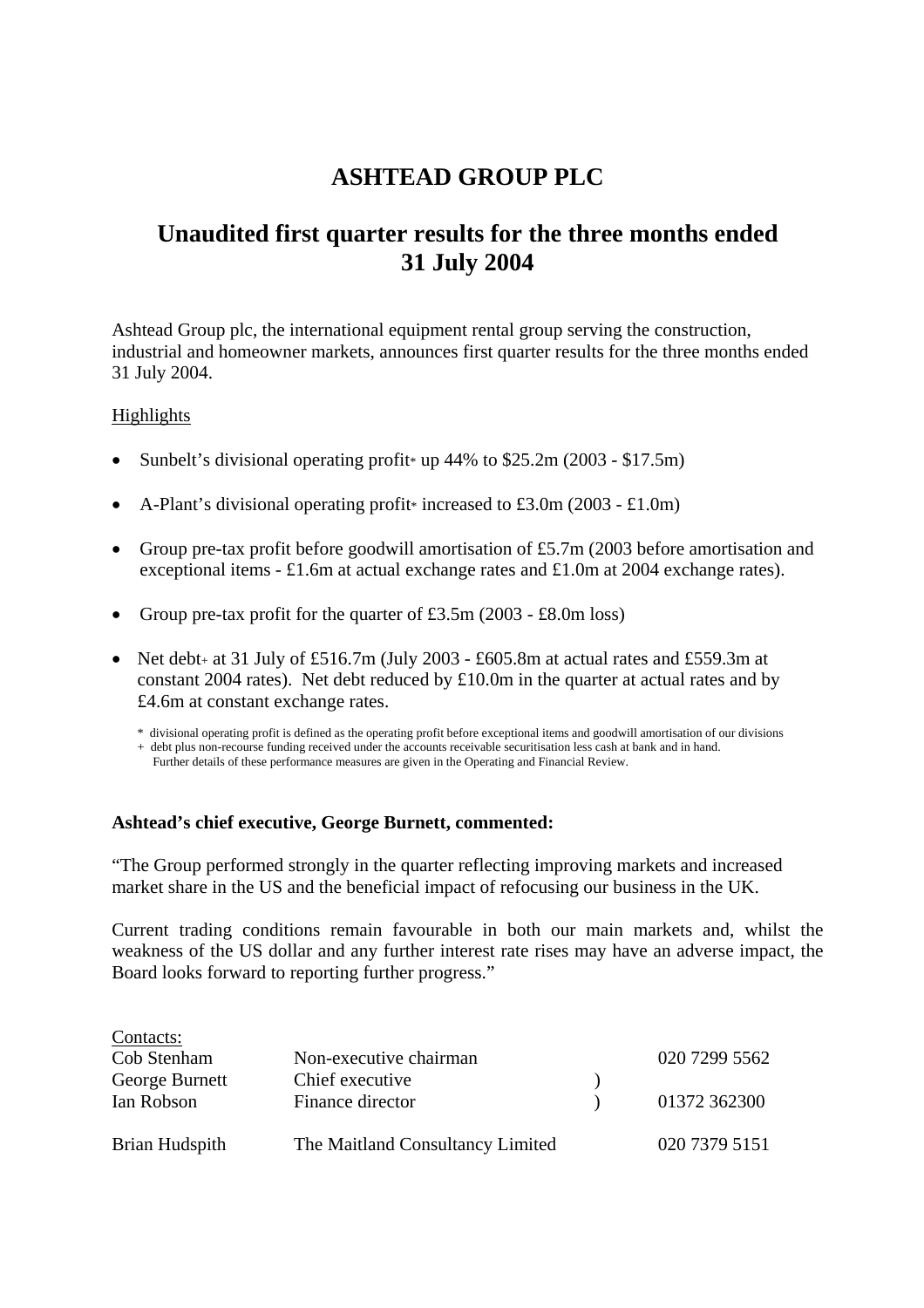## **PRESS RELEASE**

## **Overview**

Group profit on ordinary activities before tax, goodwill amortisation and, in 2003, exceptional items increased to £5.7m (2003 - £1.6m at actual exchange rates and £1.0m at constant 2004 exchange rates). After goodwill amortisation and, in 2003, exceptional items, the pre-tax profit was £3.5m compared with the £8.0m loss in 2003. Earnings per share based on the pre-tax profit before goodwill amortisation and, in 2003 exceptional items and after an imputed 30% tax rate increased to 1.2p (2003 - 0.3p). After goodwill amortisation and, in 2003, exceptional items, and the actual tax charge, earnings per share for the quarter were nil pence per share in 2004 compared to the loss of 2.6p per share in 2003.

#### Review of trading

|                           |              |              |             |             | Divisional operating |             |
|---------------------------|--------------|--------------|-------------|-------------|----------------------|-------------|
|                           |              | Turnover     |             | EBITDA*     | $profit**$           |             |
|                           | 2004         | 2003         | 2004        | 2003        | 2004                 | 2003        |
| Sunbelt Rentals in \$m    | <u>160.2</u> | <u>143.2</u> | <u>51.3</u> | <u>44.0</u> | 25.2                 | 17.5        |
| Sunbelt Rentals in £m     | 87.9         | 87.7         | 28.2        | 26.9        | 13.8                 | 10.7        |
| A-Plant                   | 39.0         | 41.4         | 11.9        | 11.1        | 3.0                  | 1.0         |
| <b>Ashtead Technology</b> | 3.0          | 3.4          | 1.5         | 1.8         | 0.7                  | 1.0         |
| Group central costs       |              |              | (1.7)       | (1.0)       | (1.6)                | (1.1)       |
|                           | 129.9        | 32.5         | 39.9        | 38.8        | <u> 15.9</u>         | <u>11.6</u> |

\* in 2003, before exceptional items \*\* operating profit before goodwill amortisation and, in 2003, exceptional items

Group turnover for the first quarter was £129.9m (2003 - £132.5m at actual exchange rates and £123.2m at constant 2004 exchange rates). EBITDA for the quarter was £39.9m (2003 - £38.8m at actual exchange rates and £35.9m at constant 2004 exchange rates). EBITDA margin was 30.7% (2003 – 29.3%). Group operating profit before goodwill amortisation and, in 2003, exceptional items, increased to £15.9m (2003 - £11.6m at actual rates and £10.5m at constant 2004 exchange rates) and the operating profit margin rose to 12.2% (2003 – 8.8%). After goodwill amortisation and, in 2003, exceptional items, first quarter operating profit was £13.7m (2003 - £8.2m at actual exchange rates).

#### *Sunbelt Rentals*

Sunbelt continued to perform strongly. Turnover in dollars grew 11.9% to \$160.2m. This reflected an increase of approximately 5% in rental rates together with growth in average utilisation rates, which improved from 66% in the first quarter of 2003/4 to 70% this year. Sunbelt's growth reflected market share gains as well as the continued improvement in nonresidential construction activity, which according to figures published by the US Department of Commerce grew 5% in the year to July 2004.

Sunbelt's EBITDA for the quarter grew 16.6% to \$51.3m with its EBITDA margin rising to 32.0% from 30.7% a year earlier. Operating costs in dollars increased by 7.4% in the quarter reflecting increased investment in personnel and higher maintenance costs to service current activity levels as well as higher fuel and insurance costs. Divisional operating profit grew 44.0% to \$25.2m and the divisional operating profit margin was 15.7% (2003 - 12.2%).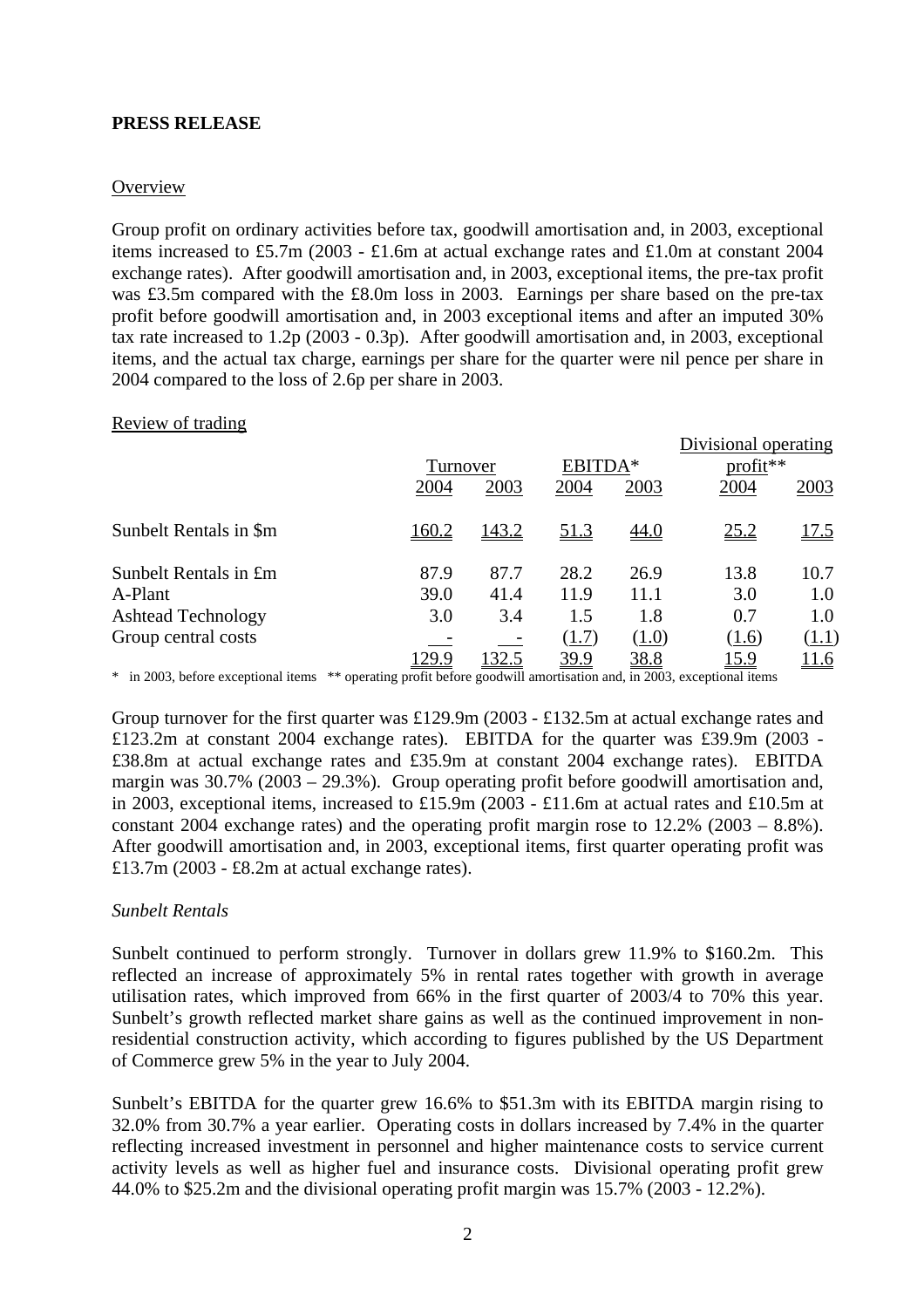Since the end of the quarter Sunbelt has continued to experience positive trends with business volumes in its Florida region being enhanced by the work necessary to deal with the clean up of Hurricanes Charley, Frances and Ivan.

### *A-Plant*

A-Plant continued to build on the improvements in performance seen in the fourth quarter of last year. Turnover for the quarter declined to £39.0m from £41.4m in 2003 principally as a result of last year's non-core disposal programme. On a same store basis, A-Plant improved its operating efficiency achieving a 1.9% turnover increase on a fleet size which was approximately 6% smaller than in the equivalent period in the previous year. Utilisation rates rose from 61% in 2003 to 66% this year while rental rates remained broadly constant. A-Plant's operating costs (before depreciation) declined 10.6% in the quarter reflecting the noncore disposals and tight management.

Consequently, A-Plant's EBITDA for the quarter grew 7.2% to £11.9m with its EBITDA margin rising to 30.5% from 26.8% a year earlier. After depreciation, its divisional operating profit was £3.0m (2003 - £1.0m) and its divisional operating profit margin was 7.7% (2003 -  $2.4\%$ ).

## *Ashtead Technology*

Offshore market conditions for Ashtead Technology remained difficult and consequently its turnover declined 11.8% to £3.0m at actual exchange rates. In underlying terms, growth in its onshore environmental rental businesses partially offset lower offshore revenues and at constant exchange rates its total revenues decreased by 7.6%. Cost control and the impact of the weak US dollar limited the reduction in its divisional operating profit which was £0.7m  $(2003 - £1.0m)$ .

#### Capital expenditure and net debt

Capital expenditure in the quarter was £31.6m of which £30.3m was spent on the fleet. These expenditure levels were broadly double those of the equivalent period last year reflecting the improving US economic conditions. £14.1m of the expenditure on the fleet was for growth with the remainder spent on replacing existing equipment.

Net debt at 31 July was £516.7m, a reduction of £10.0m since year-end and £89.1m in the twelve months since 31 July 2003. At constant exchange rates the reduction in the quarter was £4.6m and £42.6m in the twelve months from July 2003.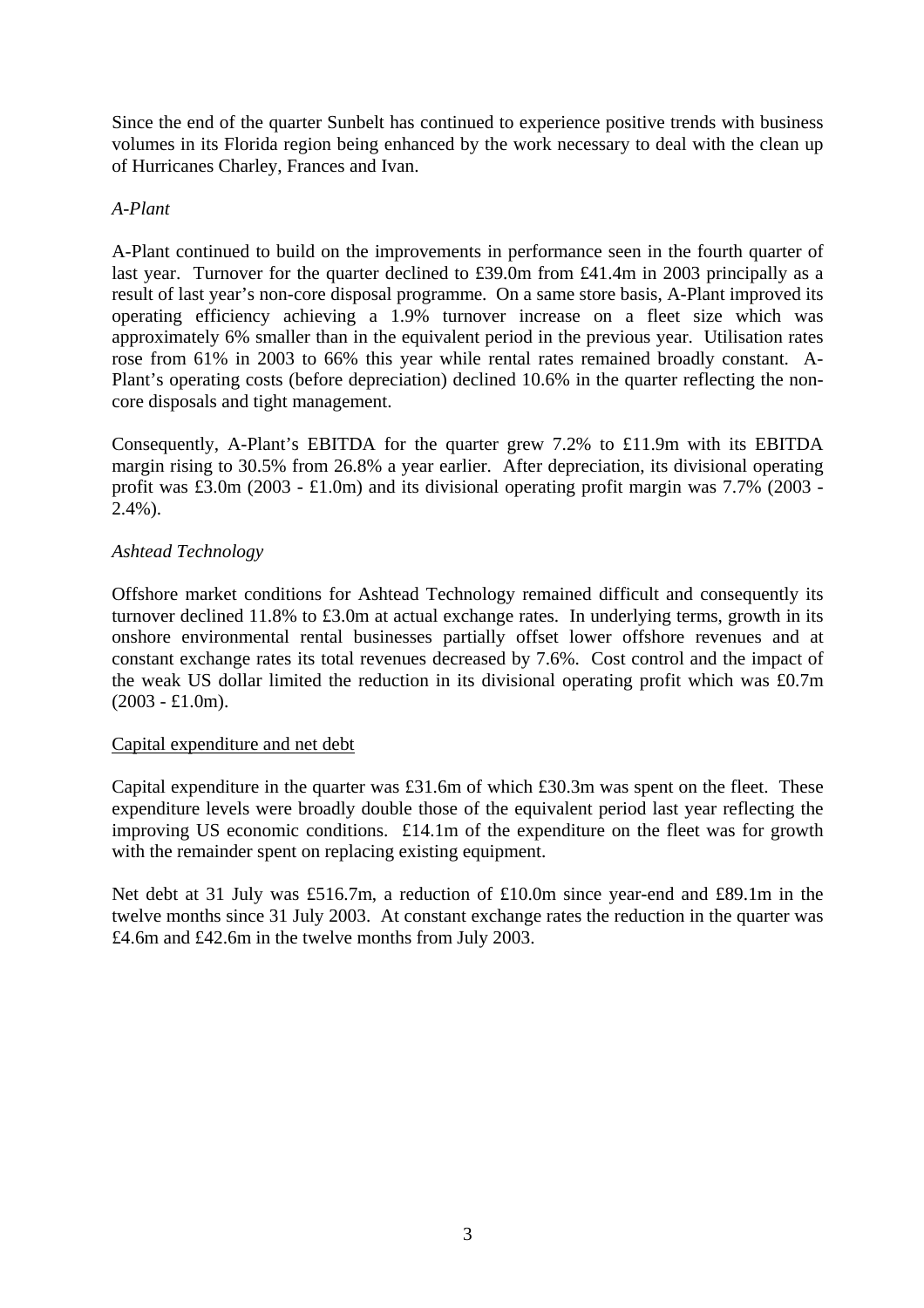#### Review of advisers

The Company has recently completed a review of its advisers. As a result, JP Morgan has joined Close Brothers as the Company's financial advisers, The Maitland Consultancy has been appointed as financial PR adviser and Evolution Securities Limited is appointed the Company's stockbroker, all with immediate effect.

#### Current trading and outlook

Current trading conditions remain favourable in both our main markets and, whilst the weakness of the US dollar and any further interest rate rises may have an adverse impact, the Board looks forward to reporting further progress.

 $00^{\circ}$  -

There will be a presentation to equity analysts at 9.30am this morning. A live webcast of this presentation will be available through the Company's website, [www.ashtead-group.com](http://www.ashtead-group.com/) and there will also be a recorded playback from shortly after the call finishes.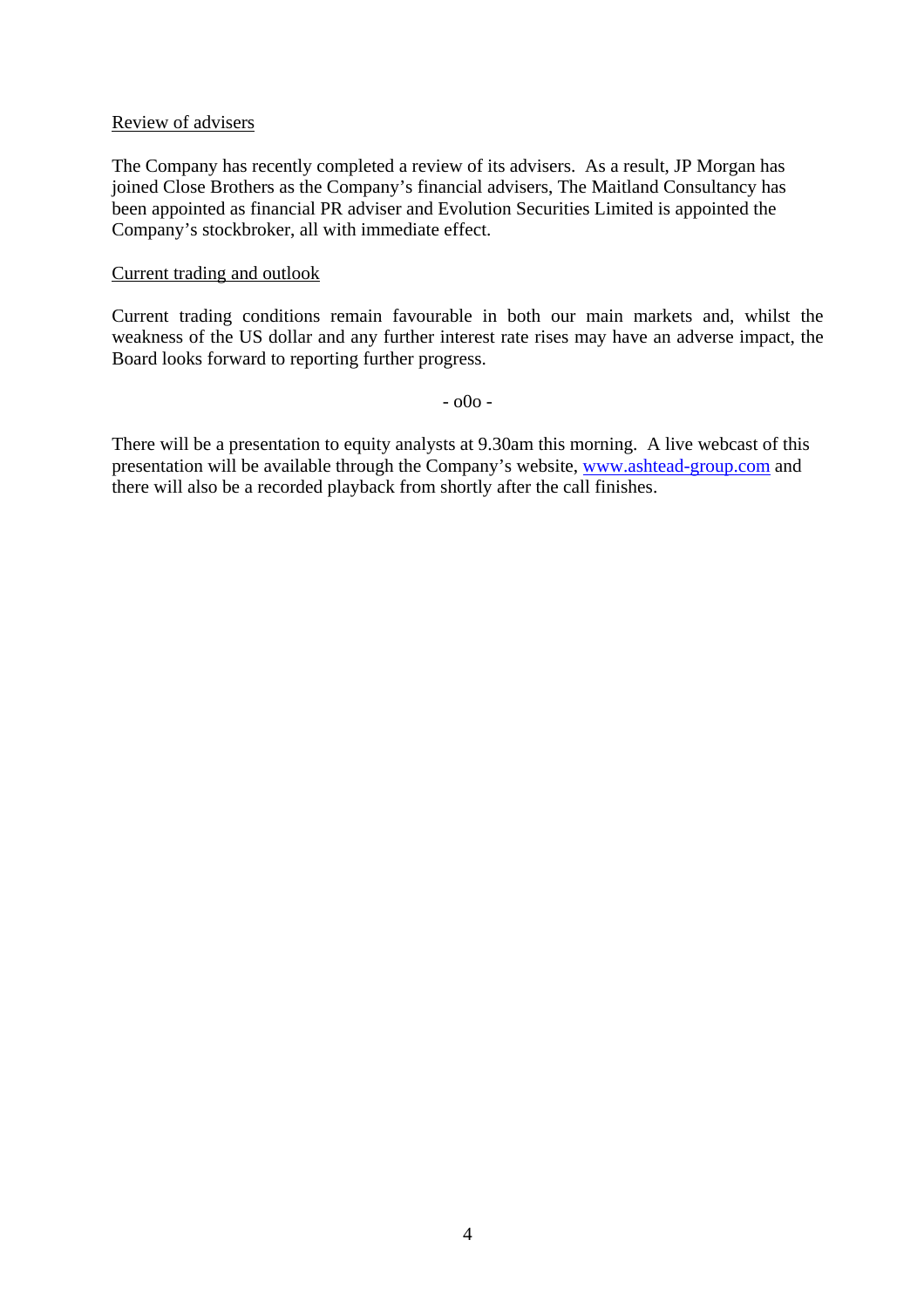|                                                      |                                           | Three months ended 31 July 2004 |                  | Three months ended 31 July 2003                                     |                                                    |             |
|------------------------------------------------------|-------------------------------------------|---------------------------------|------------------|---------------------------------------------------------------------|----------------------------------------------------|-------------|
|                                                      | <b>Before</b><br>goodwill<br>amortisation | Goodwill<br>amortisation        | Total            | <b>Before</b><br>goodwill<br>amortisation<br>& exceptional<br>items | Goodwill<br>amortisation<br>& exceptional<br>items | Total       |
|                                                      | $\pounds$ m                               | $\pounds$ m                     | $\pounds$ m      | $\pounds$ m                                                         | $\pounds$ m                                        | $\pounds$ m |
| <b>Turnover</b>                                      | 129.9                                     |                                 | 129.9            | 132.5                                                               |                                                    | 132.5       |
| <b>Operating profit</b>                              | 15.9                                      | (2.2)                           | 13.7             | 11.6                                                                | (3.4)                                              | 8.2         |
| Interest payable and<br>similar charges              | (10.2)                                    |                                 | (10.2)           | (10.0)                                                              | (6.2)                                              | (16.2)      |
| Profit/(loss) on ordinary                            |                                           |                                 |                  |                                                                     |                                                    |             |
| activities before taxation                           | 5.7                                       | (2.2)                           | 3.5              | 1.6                                                                 | (9.6)                                              | (8.0)       |
| Taxation on profit/(loss)<br>on ordinary activities: |                                           |                                 |                  |                                                                     |                                                    |             |
| - current tax                                        | (0.1)                                     |                                 | (0.1)            |                                                                     |                                                    |             |
| - deferred tax                                       | (3.4)                                     |                                 | (3.4)            | (2.4)                                                               | 2.1                                                | (0.3)       |
| Profit/(loss) for the                                |                                           |                                 |                  |                                                                     |                                                    |             |
| quarter transferred                                  |                                           |                                 |                  |                                                                     |                                                    |             |
| from reserves                                        | 2.2                                       | (2.2)                           | $\equiv$         | (0.8)                                                               | (7.5)                                              | (8.3)       |
| Basic and diluted earnings/                          |                                           |                                 |                  |                                                                     |                                                    |             |
| (loss) per share                                     |                                           |                                 | 0.0 <sub>p</sub> |                                                                     |                                                    | (2.6p)      |
| Reconciliation of operating profit to EBITDA         |                                           |                                 |                  |                                                                     |                                                    |             |
| Operating profit                                     | 15.9                                      | (2.2)                           | 13.7             | 11.6                                                                | (3.4)                                              | 8.2         |
| Depreciation & amortisation                          | 24.0                                      | 2.2                             | 26.2             | 27.2                                                                | 2.3                                                | 29.5        |
| <b>EBITDA</b>                                        | <u>39.9</u>                               |                                 | <u>39.9</u>      | <u>38.8</u>                                                         | (1.1)                                              | 37.7        |

## **UNAUDITED CONSOLIDATED PROFIT & LOSS ACCOUNT**

EBITDA is presented here as an additional performance measure as it is commonly used by investors and lenders.

| UNAUDITED STATEMENT OF TOTAL RECOGNISED GAINS                                                                                | 2004           | 2003                  |
|------------------------------------------------------------------------------------------------------------------------------|----------------|-----------------------|
| AND LOSSES FOR THE THREE MONTHS ENDED 31 JULY 2004                                                                           | $\pounds$ m    | $\pounds$ m           |
| Loss for the financial period<br>Foreign currency translation differences<br>Total recognised gains and losses in the period | (2.2)<br>(2.2) | (8.3)<br>0.4<br>(7.9) |
| UNAUDITED SUMMARY OF MOVEMENTS IN SHAREHOLDERS'                                                                              | 2004           | 2003                  |
| <b>FUNDS</b>                                                                                                                 | $\pounds$ m    | $\pounds$ m           |
| Total recognised gains and losses in the period                                                                              | (2.2)          | (7.9)                 |
| Shareholders' funds at the beginning of the period                                                                           | 131.8          | 159.4                 |
| <b>Closing shareholders' funds</b>                                                                                           | <u>129.6</u>   | 151.5                 |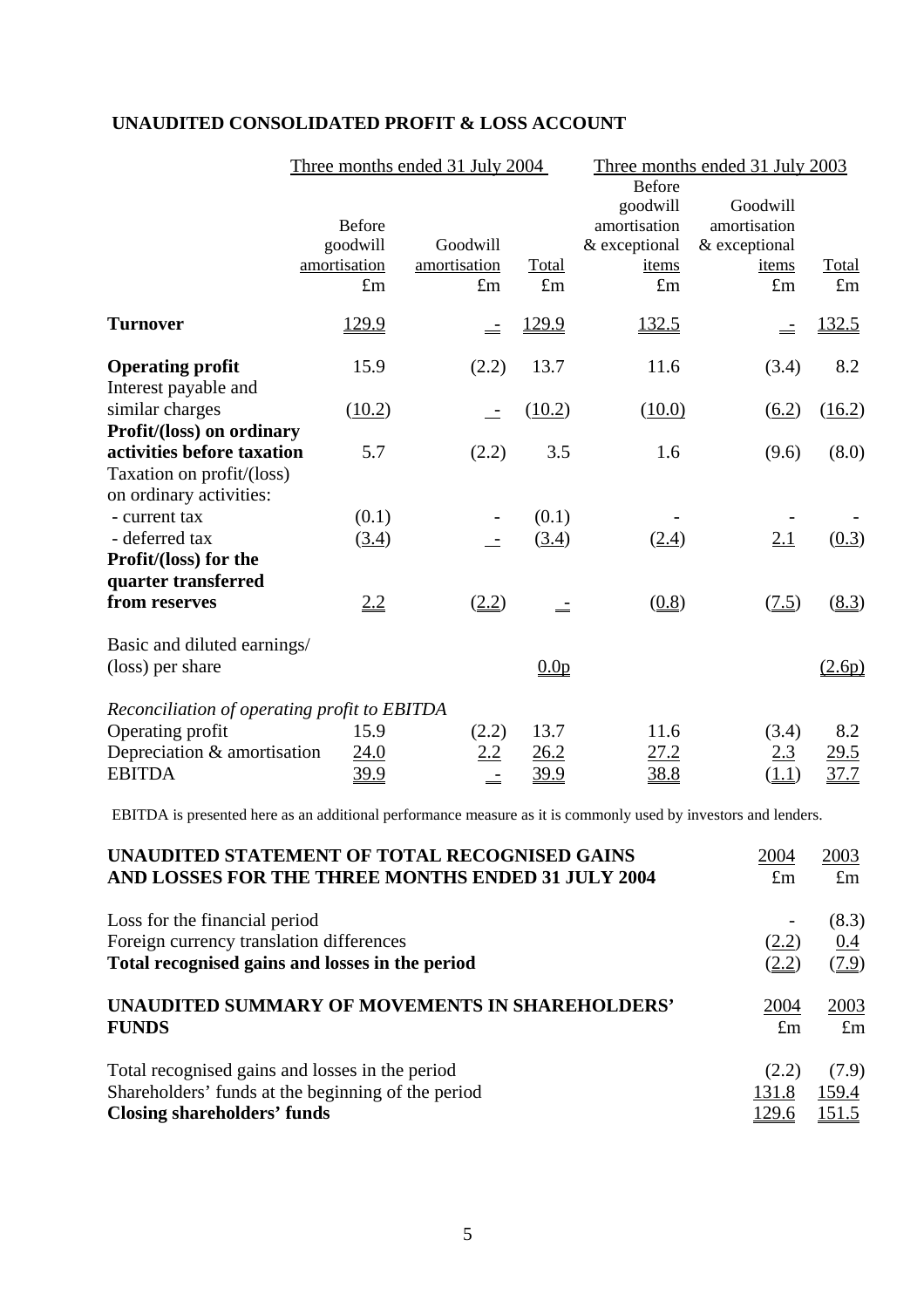## **UNAUDITED CONSOLIDATED BALANCE SHEET**

|                                                          |              | Unaudited    | <b>Audited</b> |
|----------------------------------------------------------|--------------|--------------|----------------|
|                                                          |              | 31 July      | 30 April       |
|                                                          | 2004         | <u>2003</u>  | 2004           |
|                                                          | $\pounds$ m  | $\pounds$ m  | $\pounds$ m    |
| <b>Fixed assets</b>                                      |              |              |                |
| Intangible assets:                                       |              |              |                |
| - goodwill                                               | 140.7        | 149.7        | 142.9          |
| Tangible fixed assets:                                   |              |              |                |
| - rental equipment                                       | 464.7        | 553.2        | 469.7          |
| - other fixed assets                                     | 63.7         | 73.1         | 65.8           |
|                                                          | 528.4        | 626.3        | <u>535.5</u>   |
|                                                          | 669.1        | 776.0        | 678.4          |
| <b>Current assets</b>                                    |              |              |                |
| <b>Stock</b>                                             | 15.7         | 12.6         | 15.1           |
| Trade debtors subject to non-recourse financing          | 84.7         | 86.0         | 82.4           |
| Non-recourse financing received                          | (55.1)       | (55.5)       | (52.2)         |
| Trade debtors net of non-recourse financing              | 29.6         | 30.5         | 30.2           |
| Other trade debtors, prepayments & accrued income        | 12.1         | 16.5         | 11.7           |
| Cash at bank and in hand                                 | 11.6         | 16.4         | 9.9            |
|                                                          | 69.0         | 76.0         | 66.9           |
| Creditors - amounts falling due within one year          |              |              |                |
| Bank loans, overdrafts and finance lease obligations     | (15.5)       | (50.3)       | (15.6)         |
| Trade and other creditors                                | (80.4)       | (80.2)       | (77.3)         |
|                                                          | (95.9)       | (130.5)      | (92.9)         |
| <b>Net current liabilities</b>                           | (26.9)       | (54.5)       | (26.0)         |
| <b>Total assets less current liabilities</b>             | 642.2        | 721.5        | 652.4          |
| Creditors - amounts falling due after more than one year |              |              |                |
| 5.25% unsecured convertible loan note, due 2008          | (130.7)      | (130.0)      | (130.6)        |
| Bank and other loans                                     | (327.0)      | (386.4)      | (338.2)        |
| Trade and other creditors                                | (9.5)        | (7.4)        | (9.4)          |
|                                                          | (467.2)      | (523.8)      | (478.2)        |
| <b>Provision for liabilities and charges</b>             |              |              |                |
| Deferred taxation                                        | (30.4)       | (29.2)       | (27.7)         |
| Other provisions                                         | (15.0)       | (17.0)       | (14.7)         |
|                                                          | (45.4)       | (46.2)       | (42.4)         |
| <b>Total net assets</b>                                  | <u>129.6</u> | 151.5        | <u>131.8</u>   |
| <b>Capital and reserves</b>                              |              |              |                |
| Called up share capital                                  | 32.6         | 32.6         | 32.6           |
| Share premium account                                    | 100.7        | 100.7        | 100.7          |
| <b>Revaluation reserve</b>                               | 0.5          | 0.5          | 0.5            |
| Own shares held by ESOT                                  | (1.6)        | (1.6)        | (1.6)          |
| Profit and loss account                                  | (2.6)        | <u>19.3</u>  | (0.4)          |
| <b>Total equity shareholders' funds</b>                  | 129.6        | <u>151.5</u> | 131.8          |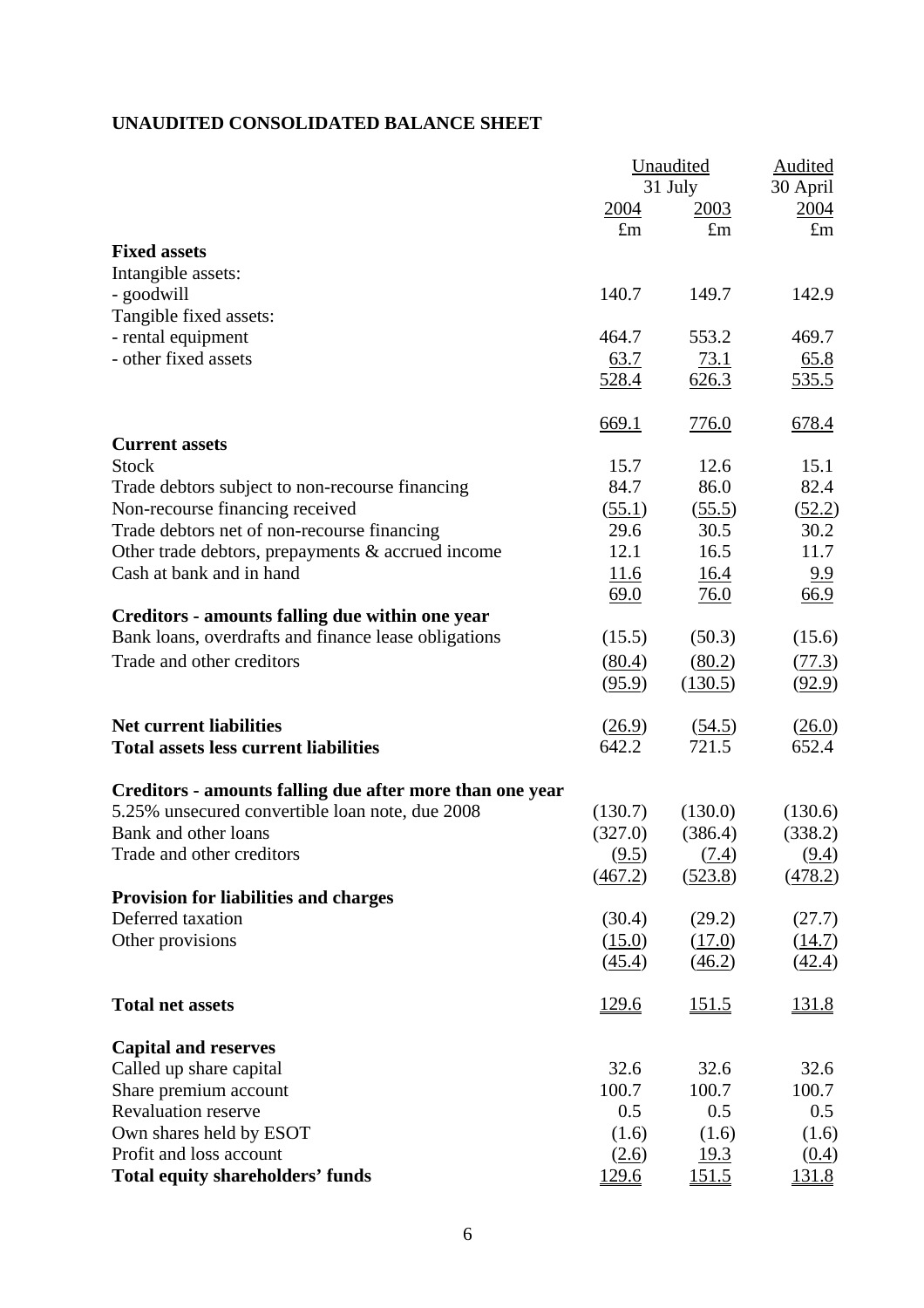## **UNAUDITED CONSOLIDATED CASH FLOW STATEMENT**

|                                                                                                                                                                                                     |                            | Unaudited<br>Three months ended<br>31 July |                                              |
|-----------------------------------------------------------------------------------------------------------------------------------------------------------------------------------------------------|----------------------------|--------------------------------------------|----------------------------------------------|
|                                                                                                                                                                                                     | <u>2004</u><br>$\pounds$ m | 2003<br>$\pounds$ m                        | 30 April<br>2004<br>$\pounds$ m              |
| Net cash inflow from operating activities                                                                                                                                                           |                            |                                            |                                              |
| Cash inflow before exceptional items<br><b>Exceptional costs</b><br>Movement in non-recourse finance received                                                                                       | 30.8<br>(3.7)              | 37.9<br>(3.1)                              | 140.0<br>(11.1)                              |
| under trade debtors securitisation<br>Net cash inflow from operating activities                                                                                                                     | 3.4<br>30.5                | (2.0)<br>32.8                              | (2.2)<br>126.7                               |
| Returns on investments and servicing of finance                                                                                                                                                     |                            |                                            |                                              |
| Interest paid<br>Exceptional bank facility costs<br>Net cash outflow from returns on investments                                                                                                    | (2.1)                      | (6.5)<br>(2.5)                             | (32.9)<br>(7.1)                              |
| and servicing of finance                                                                                                                                                                            | (2.1)                      | (9.0)                                      | (40.0)                                       |
| Taxation (outflow)/inflow                                                                                                                                                                           | (0.3)                      | 0.4                                        | 0.1                                          |
| Capital expenditure and financial investment<br>Purchase of tangible fixed assets<br>Sale of tangible fixed assets                                                                                  | (27.3)<br><u>7.1</u>       | (22.9)<br>6.8                              | (82.9)<br>32.3                               |
| Net cash outflow from capital expenditure and<br>financial investment                                                                                                                               | (20.2)                     | (16.1)                                     | (50.6)                                       |
| Acquisitions & disposals inflow                                                                                                                                                                     |                            | <u>4.2</u>                                 | <u>15.2</u>                                  |
| Net cash inflow before management of<br>liquid resources and financing                                                                                                                              | 7.9                        | 12.3                                       | 51.4                                         |
| <b>Financing</b>                                                                                                                                                                                    |                            |                                            |                                              |
| Issue of ordinary share capital<br>Drawdown of loans<br>Redemption of loans<br>Increase in cash collateral balances<br>Capital element of finance lease payments<br>Net cash outflow from financing | (2.8)<br>(2.8)             | (2.2)<br>(2.9)<br>(3.0)<br>(8.1)           | 115.6<br>(156.6)<br>(2.6)<br>(8.6)<br>(52.2) |
| Increase/(decrease) in cash                                                                                                                                                                         | $\underline{5.1}$          | $\underline{4.2}$                          | (0.8)                                        |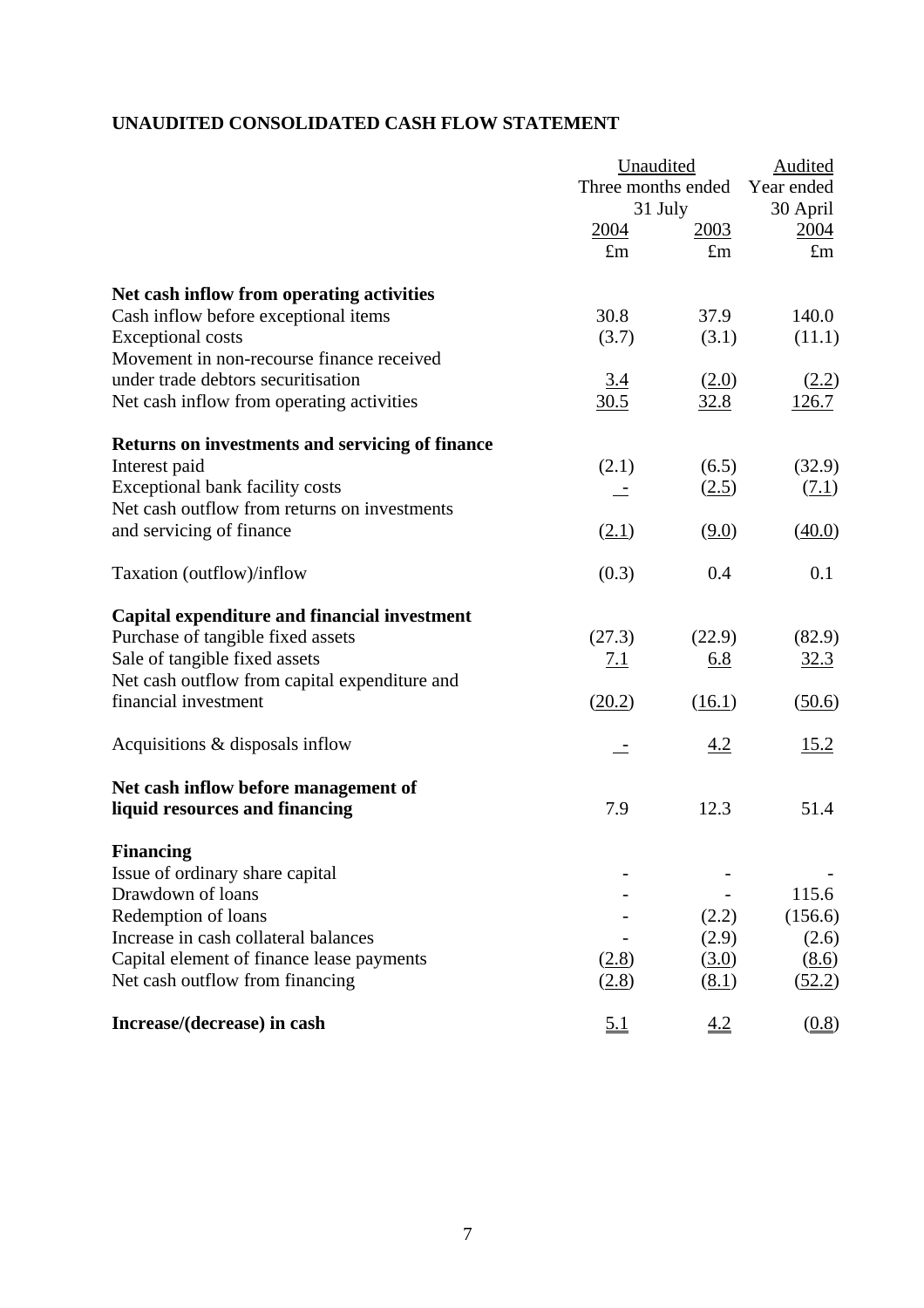1. Basis of preparation

The quarterly financial statements for the period ended 31 July 2004 were approved by the directors on 19 September 2004. They have been prepared in accordance with relevant UK accounting standards on the basis of the accounting policies set out in the Group's Annual Report and Accounts for the year ended 30 April 2004. They are unaudited and do not constitute statutory accounts within the meaning of Section 240 of the Companies Act 1985.

The abridged 2004 balance sheet and cash flow statement are taken from the statutory accounts for the year ended 30 April 2004 which have been mailed to shareholders and will be filed with the Registrar of Companies shortly. The auditors' report on those accounts was unqualified and did not contain a statement under section 237 of the Companies Act 1985.

2. Segmental analysis

| Three months ended 31 July |               |                   |                                 |             |              |
|----------------------------|---------------|-------------------|---------------------------------|-------------|--------------|
|                            |               |                   | Operating profit                |             |              |
|                            |               | Before goodwill   | Goodwill                        |             |              |
|                            |               | amortisation &    | amortisation &                  | Total       | <b>Net</b>   |
|                            | Turnover      | exceptional items | exceptional items               |             | assets       |
|                            | $\pounds$ m   | $\pounds$ m       | $\pounds$ m                     | $\pounds$ m | $\pounds$ m  |
| 2004                       |               |                   |                                 |             |              |
| <b>Sunbelt Rentals</b>     | 87.9          | 13.8              | (2.1)                           | 11.7        | 475.7        |
| A-Plant                    | 39.0          | 3.0               |                                 | 3.0         | 190.3        |
| Technology                 | 3.0           | 0.7               | (0.1)                           | 0.6         | 10.7         |
| Corporate costs            |               | (1.6)             |                                 | (1.6)       |              |
| Central items*             |               |                   |                                 |             | (547.1)      |
|                            | <u>129.9</u>  | 15.9              | (2.2)                           | 13.7        | <u>129.6</u> |
| 2003                       |               |                   |                                 |             |              |
| <b>Sunbelt Rentals</b>     | 87.7          | 10.7              | (3.2)                           | 7.5         | 565.3        |
| A-Plant                    | 41.4          | 1.0               | (0.1)                           | 0.9         | 209.6        |
| Technology                 | 3.4           | 1.0               | (0.1)                           | 0.9         | 11.6         |
| Corporate costs            |               | (1.1)             |                                 | (1.1)       |              |
| Central items*             |               |                   |                                 |             | (635.0)      |
|                            | <u> 132.5</u> | <u> 11.6</u>      | $\left( \underline{3.4}\right)$ | 8.2         | 151.5        |

\* net borrowings, non recourse funding under the debtors securitisation and deferred taxation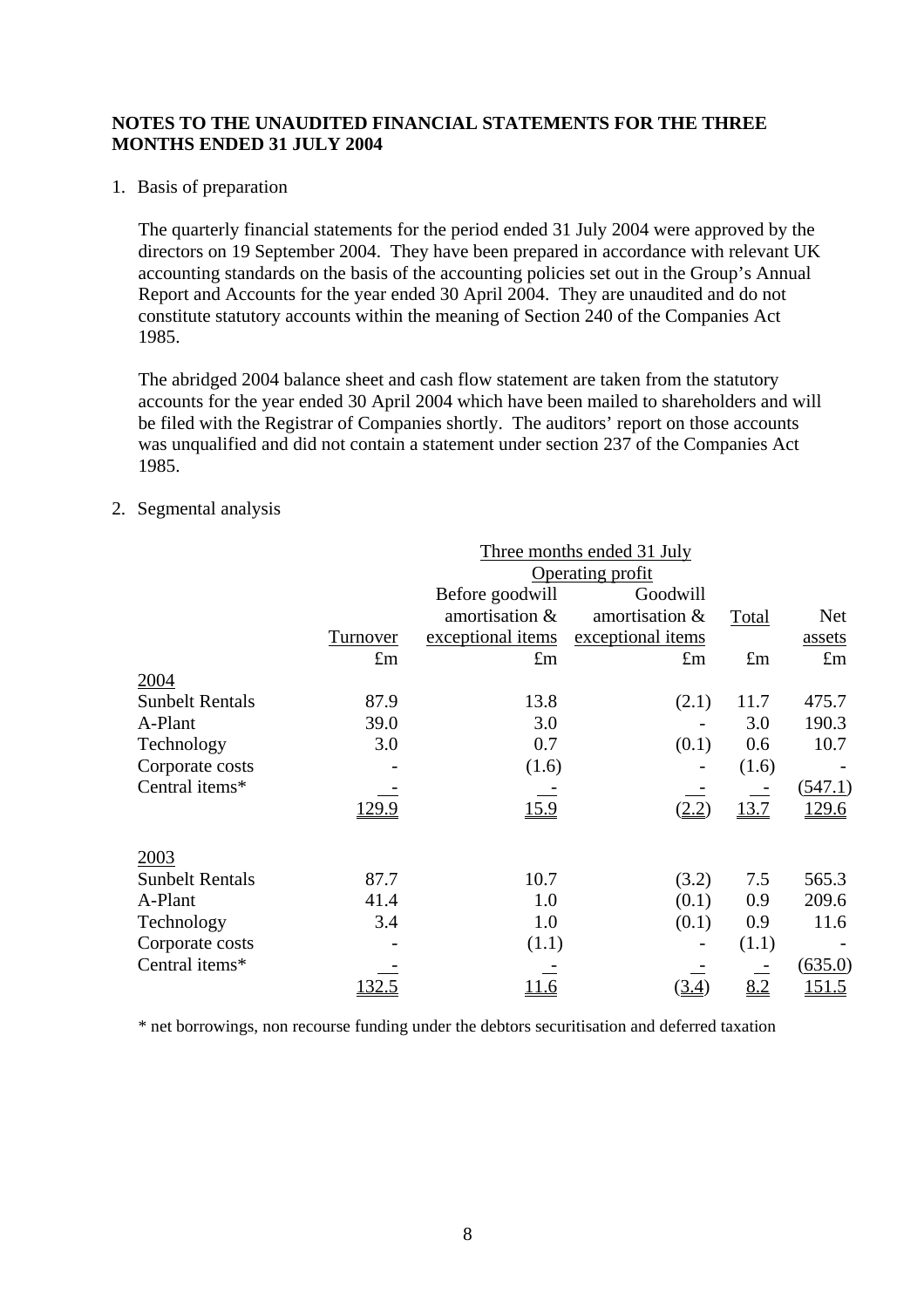## 3. Operating costs

|                                   | Three months ended 31 July 2004 |                          |             | Three months ended 31 July 2003 |                   |                    |
|-----------------------------------|---------------------------------|--------------------------|-------------|---------------------------------|-------------------|--------------------|
|                                   |                                 |                          |             | Before goodwill                 | Goodwill          |                    |
|                                   | <b>Before</b>                   |                          |             | amortisation &                  | amortisation      |                    |
|                                   | goodwill                        | Goodwill                 |             | exceptional                     | & exceptional     |                    |
|                                   | amortisation                    | amortisation             | Total       | items                           | items             | Total              |
|                                   | $\pounds$ m                     | $\pounds$ m              | $\pounds$ m | $\pounds$ m                     | $\pounds$ m       | $\pounds$ m        |
| Staff costs:                      |                                 |                          |             |                                 |                   |                    |
| <b>Salaries</b>                   | 38.2                            |                          | 38.2        | 40.0                            |                   | 40.0               |
| Social security costs             | 3.5                             |                          | 3.5         | 3.4                             |                   | 3.4                |
| Other pension costs               | <u>1.0</u>                      |                          | 1.0         | <u> 1.1</u>                     |                   | <u>1.1</u>         |
|                                   | 42.7                            |                          | 42.7        | 44.5                            |                   | 44.5               |
| Depreciation and<br>amortisation: |                                 |                          |             |                                 |                   |                    |
| Depreciation                      | 24.0                            |                          | 24.0        | 27.2                            |                   | 27.2               |
| Goodwill amortisation             |                                 |                          | 2.2         |                                 |                   |                    |
|                                   | 24.0                            | $\frac{2.2}{2.2}$        | 26.2        | 27.2                            | $\frac{2.3}{2.3}$ | $\frac{2.3}{29.5}$ |
| Other costs:                      |                                 |                          |             |                                 |                   |                    |
| Vehicle costs                     | 12.1                            | $\overline{\phantom{a}}$ | 12.1        | 11.5                            |                   | 11.5               |
| Spares, consumables and           |                                 |                          |             |                                 |                   |                    |
| external repairs                  | 9.9                             |                          | 9.9         | 10.2                            |                   | 10.2               |
| <b>Facilities</b> costs           | 7.0                             |                          | 7.0         | 7.7                             |                   | 7.7                |
| Refinancing costs                 |                                 |                          |             |                                 | 1.2               | 1.2                |
| Other external charges            | <u>19.4</u>                     |                          | <u>19.4</u> | <u>19.6</u>                     |                   | <u>19.6</u>        |
|                                   | 48.4                            |                          | 48.4        | 49.0                            | 1.2               | 50.2               |
| Other operating income:           |                                 |                          |             |                                 |                   |                    |
| (Profit)/loss on disposal         |                                 |                          |             |                                 |                   |                    |
| of fixed assets                   | (1.1)                           |                          | (1.1)       | 0.2                             | (0.1)             | 0.1                |
|                                   | 114.0                           | 2.2                      | 116.2       | 120.9                           | <u>3.4</u>        | 124.3              |

4. Interest payable and similar charges

|                                                             | Three months  |              |
|-------------------------------------------------------------|---------------|--------------|
|                                                             | ended 31 July |              |
|                                                             | 2004          | 2003         |
|                                                             | $\pounds$ m   | $\pounds$ m  |
| Bank interest payable                                       | 3.4           | 6.9          |
| Funding cost on trade debtors' securitisation               | 0.9           | 0.8          |
| Interest on 5.25% unsecured convertible loan note, due 2008 | 2.1           | 1.9          |
| Interest on 12% senior secured notes, due 2014              | 3.6           |              |
| Interest payable on finance leases                          | 0.2           | 0.4          |
| Total interest payable before exceptional costs             | 10.2          | 10.0         |
| Exceptional costs re debt facilities                        |               | 6.2          |
|                                                             |               | <u> 16.2</u> |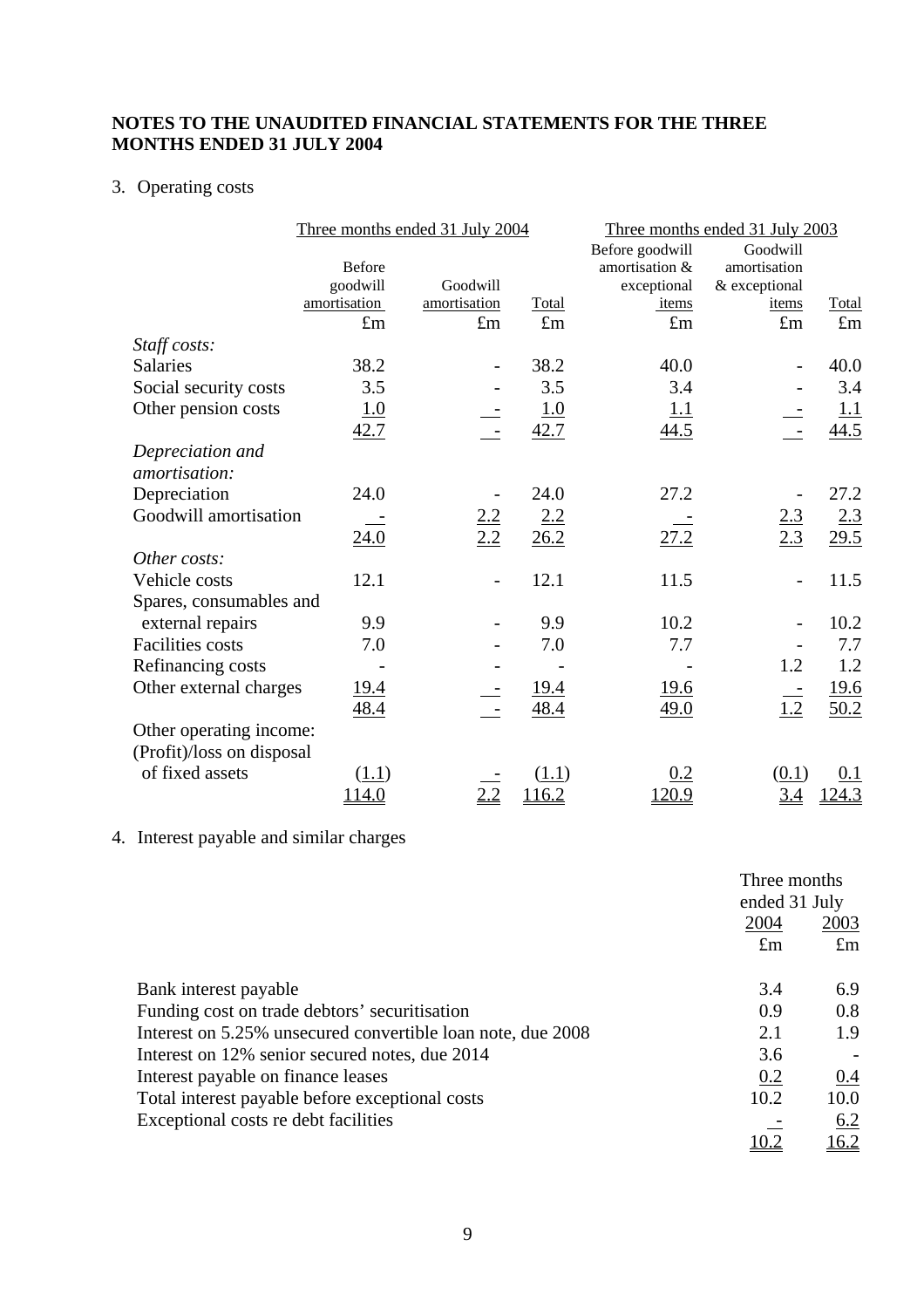#### 5. Taxation

The effective rate of tax for the three months ended 31 July 2004 is nil% in the UK and 40.4% in the US. The tax charge for the period has been calculated applying the directors' best estimate of the annual tax rate in each jurisdiction in which the Group operates to the relevant proportion of the profit before tax for the period after adding back goodwill amortisation for which no tax allowance is available.

#### 6. Earnings/(Loss) per share

Basic and diluted earnings/(loss) per share for the three months ended 31 July 2004 have been calculated based on the profit/(loss) for the quarter and on the weighted average number of ordinary shares in issue during the period which excludes the 2,723,461 shares held by the ESOT in respect of which dividends have been waived. Diluted earnings/(loss) per share is computed using the result for the quarter and the diluted number of shares (ignoring any potential issue of ordinary shares which would be anti-dilutive). These are calculated as follows:

|                                                            | Three months ended 31 July |            |         | Three months ended 31 July |            |        |  |
|------------------------------------------------------------|----------------------------|------------|---------|----------------------------|------------|--------|--|
|                                                            |                            | 2004       |         |                            | 2003       |        |  |
|                                                            | Profit for                 | Weighted   | Per     | Loss for                   | Weighted   | Per    |  |
|                                                            | the financial              | average no | share   | the financial              | average no | share  |  |
|                                                            | period                     | of shares  | amount  | period                     | of shares  | amount |  |
|                                                            | $\pounds$ m                | million    | pence   | $\pounds$ m                | million    | pence  |  |
| As used in the calculation of                              |                            |            |         |                            |            |        |  |
|                                                            |                            |            |         |                            |            |        |  |
| basic earnings per share                                   | 0.0                        | 322.9      | 0.0     | (8.3)                      | 322.9      | (2.6)  |  |
| Outstanding share options<br>As used in the calculation of |                            |            |         |                            |            |        |  |
| diluted earnings per share                                 | <u>0.0</u>                 | 322.9      | $0.0\,$ | (8.3)                      | 322.9      | (2.6)  |  |

#### 7. Tangible fixed assets

|                     | 2004        |             | 2003        |             |  |
|---------------------|-------------|-------------|-------------|-------------|--|
|                     | Rental      | Total       | Rental      |             |  |
| Net book value      | equipment   | equipment   | equipment   | Total       |  |
|                     | $\pounds$ m | $\pounds$ m | $\pounds$ m | $\pounds$ m |  |
| At 1 May            | 469.7       | 535.5       | 577.5       | 651.5       |  |
| Exchange difference | (7.9)       | (8.7)       | (2.4)       | (2.6)       |  |
| <b>Additions</b>    | 30.3        | 31.6        | 14.0        | 15.8        |  |
| Disposals           | (5.6)       | (6.0)       | (11.3)      | (11.6)      |  |
| Depreciation        | (21.8)      | (24.0)      | (24.6)      | (26.8)      |  |
| At 31 July          | 464.7       | 528.4       | 553.2       | 626.3       |  |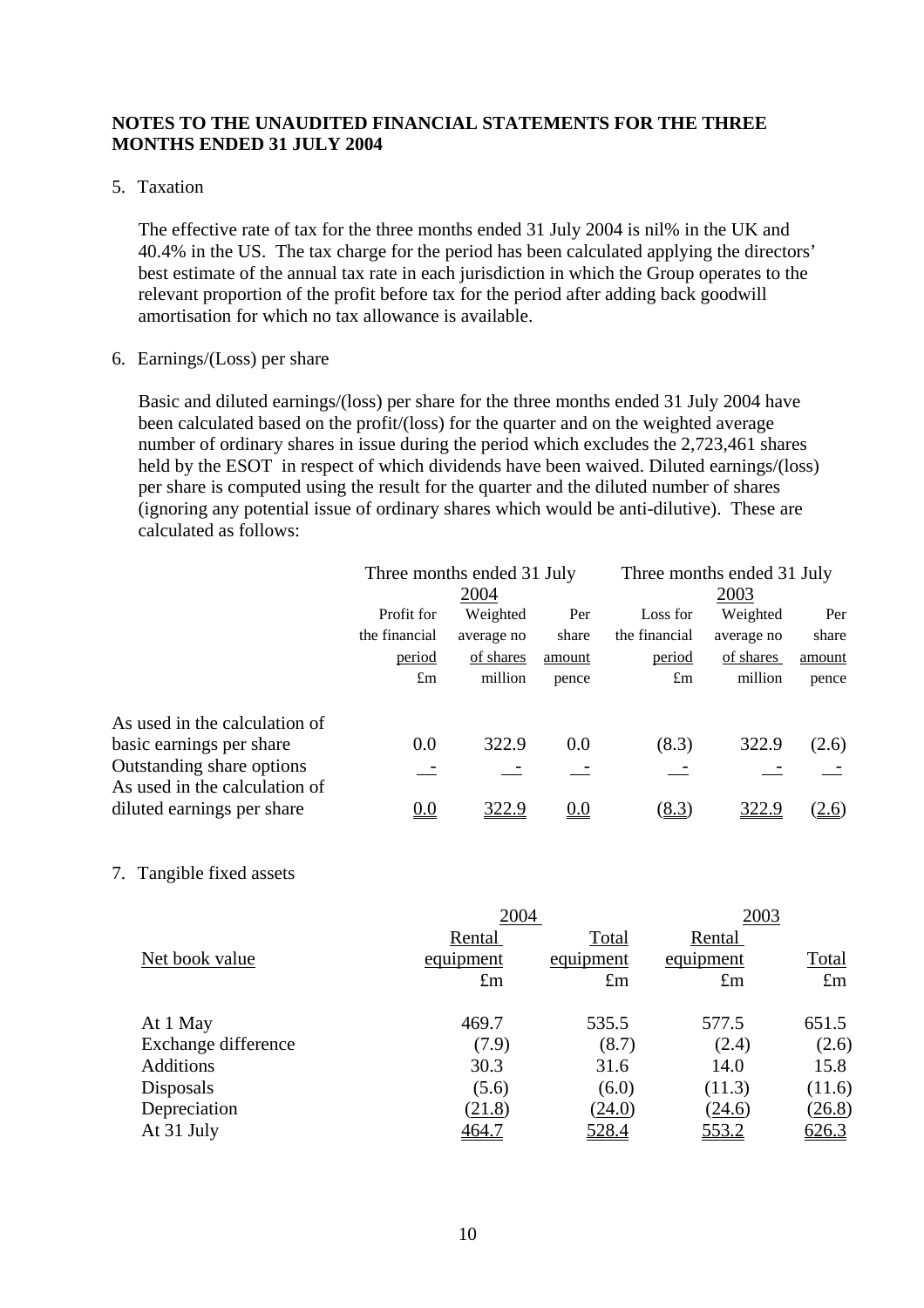## 8. Notes to cash flow statement

|                                                  | Three months  | Year to      |              |
|--------------------------------------------------|---------------|--------------|--------------|
|                                                  | ended 31 July |              | 30 April     |
|                                                  | 2004          | 2003         | 2004         |
|                                                  | $\pounds m$   | $\pounds$ m  | $\pounds$ m  |
| a) Cash flow from operating activities           |               |              |              |
| Operating profit                                 | 13.7          | 8.2          | 16.2         |
| Depreciation of tangible fixed assets            | 24.0          | 27.2         | 105.1        |
| Amortisation                                     | 2.2           | 2.3          | 9.2          |
| Exceptional items excluding impairment           |               | <u>1.1</u>   | 16.5         |
| <b>EBITDA</b>                                    | 39.9          | 38.8         | 147.0        |
| (Gain)/loss on sale of tangible fixed assets     | (1.1)         | 0.2          | (5.2)        |
| (Increase) in stocks                             | (0.9)         | (1.1)        | (4.4)        |
| (Increase)/decrease in debtors                   | (4.1)         | 1.5          | 0.5          |
| (Decrease)/increase in creditors                 | (3.3)         | (1.8)        | 0.9          |
| <b>Exchange differences</b>                      | 0.3           | 0.3          | <u>1.2</u>   |
| Net cash inflow from operating activities before |               |              |              |
| exceptional items                                | 30.8          | 37.9         | 140.0        |
| b) Reconciliation to net debt                    |               |              |              |
| (Increase)/decrease in cash in the period        | (5.1)         | (4.2)        | 0.8          |
| Increase in cash collateral balances             |               | (2.9)        | (2.6)        |
| Decrease in bank loans                           |               | (2.3)        | (41.0)       |
| Decrease in finance lease obligation             | (2.8)         | (3.0)        | (8.6)        |
| Change in net debt from cash flows               | (7.9)         | (12.4)       | (51.4)       |
| <b>Translation difference</b>                    | (5.2)         | (2.3)        | (39.7)       |
| Non cash movement:                               |               |              |              |
| - 5.25% unsecured convertible loan note          | 0.1           | 0.2          | 0.8          |
| - 12% second priority senior secured notes       | 0.1           |              |              |
| Movement in net debt in the period               | (12.9)        | (14.5)       | (90.3)       |
| Opening bank debt                                | <u>474.5</u>  | <u>564.8</u> | 564.8        |
| Closing debt                                     | <u>461.6</u>  | 550.3        | <u>474.5</u> |
|                                                  |               |              |              |

| Analysis of net debt<br>C) | 1 May       | Exchange    | Cash        | Non-cash    | 31 July     |
|----------------------------|-------------|-------------|-------------|-------------|-------------|
|                            | 2004        | movement    | flow        | movements   | 2004        |
|                            | $\pounds$ m | $\pounds$ m | $\pounds$ m | $\pounds$ m | $\pounds$ m |
| Cash                       | (3.9)       |             | (1.9)       |             | (5.8)       |
| Cash collateral balances   | (6.0)       | 0.2         |             |             | (5.8)       |
| Overdrafts                 | <u>3.3</u>  |             | (3.2)       |             | 0.1         |
|                            | (6.6)       | 0.2         | (5.1)       |             | (11.5)      |
| Debt due after 1 year      | 465.5       | (5.1)       |             | (2.8)       | 457.6       |
| Debt due within 1 year     | 15.6        | (0.3)       | (2.8)       | 3.0         | 15.5        |
| Total net debt             | 474.5       | (5.2)       | <u>7.9)</u> | 0.2         | 461.6       |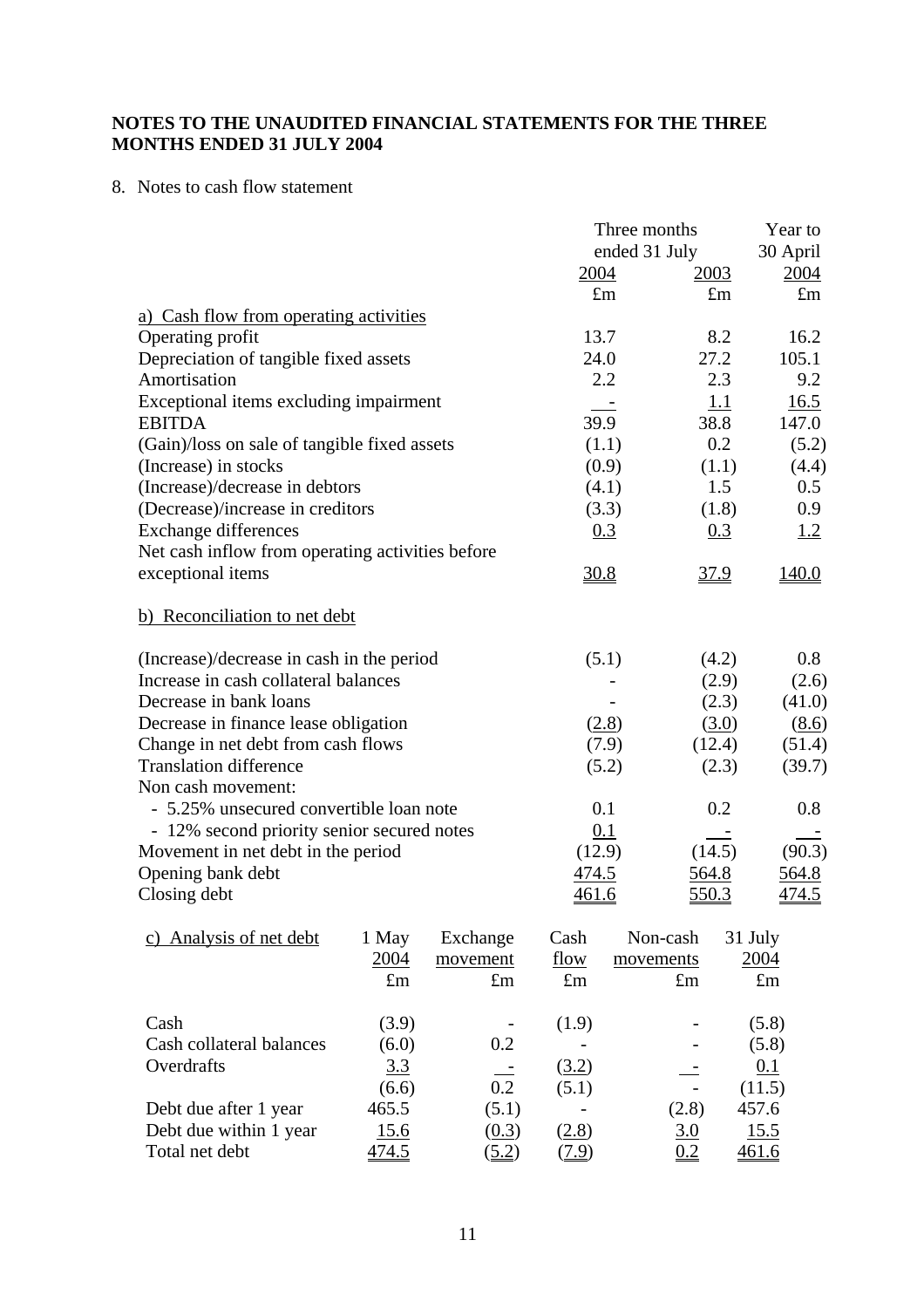## **APPENDIX: OPERATING AND FINANCIAL REVIEW**

#### **Overview**

| Goodwill<br><b>Before</b><br>amortisation<br>goodwill<br>amortisation<br><b>Before</b><br>&<br>goodwill<br>Goodwill<br>& exceptional<br>exceptional<br>Total<br>amortisation<br>amortisation<br>items<br>items<br>$\pounds$ m<br>$\pounds$ m<br>$\pounds$ m<br>$\pounds$ m<br>$\pounds$ m<br>129.9<br>129.9<br>132.5<br><b>Turnover</b><br>$\overline{\phantom{a}}$<br>Staff costs<br>(42.7)<br>(42.7)<br>(44.5)<br>(47.3)<br>(49.2)<br>Other operating costs (net)<br>(47.3)<br>(1.1)<br><b>EBITDA</b><br>39.9<br>39.9<br>38.8<br>(1.1)<br>Depreciation & amortisation<br>(24.0)<br>(27.2)<br>(2.3)<br>(2.2)<br>(26.2)<br>13.7<br><b>Operating profit</b><br>15.9<br>(2.2)<br>11.6<br>(3.4)<br>(10.2)<br>(10.2)<br>(10.0)<br>$\underline{(6.2)}$<br>Interest payable<br>5.7<br>(2.2)<br>3.5<br><b>Profit/(loss) before taxation</b><br>(9.6)<br>1.6<br>Taxation<br>(3.5)<br>(2.4)<br>2.1<br>(3.5)<br>(2.2)<br><u>2.2</u><br><b>Profit/(loss) for the quarter</b><br>(0.8)<br>(7.5) |  | 2004 |  | 2003 |             |
|-------------------------------------------------------------------------------------------------------------------------------------------------------------------------------------------------------------------------------------------------------------------------------------------------------------------------------------------------------------------------------------------------------------------------------------------------------------------------------------------------------------------------------------------------------------------------------------------------------------------------------------------------------------------------------------------------------------------------------------------------------------------------------------------------------------------------------------------------------------------------------------------------------------------------------------------------------------------------------------|--|------|--|------|-------------|
|                                                                                                                                                                                                                                                                                                                                                                                                                                                                                                                                                                                                                                                                                                                                                                                                                                                                                                                                                                                     |  |      |  |      |             |
|                                                                                                                                                                                                                                                                                                                                                                                                                                                                                                                                                                                                                                                                                                                                                                                                                                                                                                                                                                                     |  |      |  |      |             |
|                                                                                                                                                                                                                                                                                                                                                                                                                                                                                                                                                                                                                                                                                                                                                                                                                                                                                                                                                                                     |  |      |  |      |             |
|                                                                                                                                                                                                                                                                                                                                                                                                                                                                                                                                                                                                                                                                                                                                                                                                                                                                                                                                                                                     |  |      |  |      |             |
|                                                                                                                                                                                                                                                                                                                                                                                                                                                                                                                                                                                                                                                                                                                                                                                                                                                                                                                                                                                     |  |      |  |      | Total       |
|                                                                                                                                                                                                                                                                                                                                                                                                                                                                                                                                                                                                                                                                                                                                                                                                                                                                                                                                                                                     |  |      |  |      | $\pounds$ m |
|                                                                                                                                                                                                                                                                                                                                                                                                                                                                                                                                                                                                                                                                                                                                                                                                                                                                                                                                                                                     |  |      |  |      | 132.5       |
|                                                                                                                                                                                                                                                                                                                                                                                                                                                                                                                                                                                                                                                                                                                                                                                                                                                                                                                                                                                     |  |      |  |      | (44.5)      |
|                                                                                                                                                                                                                                                                                                                                                                                                                                                                                                                                                                                                                                                                                                                                                                                                                                                                                                                                                                                     |  |      |  |      | (50.3)      |
|                                                                                                                                                                                                                                                                                                                                                                                                                                                                                                                                                                                                                                                                                                                                                                                                                                                                                                                                                                                     |  |      |  |      | 37.7        |
|                                                                                                                                                                                                                                                                                                                                                                                                                                                                                                                                                                                                                                                                                                                                                                                                                                                                                                                                                                                     |  |      |  |      | (29.5)      |
|                                                                                                                                                                                                                                                                                                                                                                                                                                                                                                                                                                                                                                                                                                                                                                                                                                                                                                                                                                                     |  |      |  |      | 8.2         |
|                                                                                                                                                                                                                                                                                                                                                                                                                                                                                                                                                                                                                                                                                                                                                                                                                                                                                                                                                                                     |  |      |  |      | (16.2)      |
|                                                                                                                                                                                                                                                                                                                                                                                                                                                                                                                                                                                                                                                                                                                                                                                                                                                                                                                                                                                     |  |      |  |      | (8.0)       |
|                                                                                                                                                                                                                                                                                                                                                                                                                                                                                                                                                                                                                                                                                                                                                                                                                                                                                                                                                                                     |  |      |  |      | (0.3)       |
|                                                                                                                                                                                                                                                                                                                                                                                                                                                                                                                                                                                                                                                                                                                                                                                                                                                                                                                                                                                     |  |      |  |      | (8.3)       |

\* EBITDA is presented here as an additional performance measure as it is commonly used by investors and lenders.

First quarter turnover increased 5.4% at constant 2004 exchange rates to £129.9m but declined 2.0% at actual rates due to the weak US dollar. EBITDA before exceptional items for the quarter grew by 11.1% at constant exchange rates to £39.9m and increased by 2.8% at actual rates. Total EBITDA increased 5.8% at actual rates to £39.9m.

Operating profit increased 67.1% to £13.7m. Before goodwill amortisation and exceptional items, operating profit increased 51.4% to £15.9m at constant exchange rates but, due to the weak US dollar, by only 37.1% at actual rates.

#### Divisional performance

Divisional results are summarised below and are stated before amortisation and exceptional items:

|                           |       |          |             |             | Divisional operating |              |
|---------------------------|-------|----------|-------------|-------------|----------------------|--------------|
|                           |       | Turnover |             | EBITDA*     | $profit**$           |              |
|                           | 2004  | 2003     | 2004        | 2003        | 2004                 | 2003         |
| Sunbelt Rentals in \$m    | 160.2 | 143.2    | <u>51.3</u> | <u>44.0</u> | <u>25.2</u>          | <u>17.5</u>  |
| Sunbelt Rentals in £m     | 87.9  | 87.7     | 28.2        | 26.9        | 13.8                 | 10.7         |
| A-Plant                   | 39.0  | 41.4     | 11.9        | 11.1        | 3.0                  | 1.0          |
| <b>Ashtead Technology</b> | 3.0   | 3.4      | 1.5         | 1.8         | 0.7                  | 1.0          |
| Group central costs       |       |          | (1.7)       | (1.0)       | (1.6)                | (1.1)        |
|                           | 129.9 | 32.5     | 39.9        | <u>38.8</u> | <u> 15.9</u>         | <u> 11.6</u> |

\* in 2003, before exceptional items

\*\* operating profit before goodwill amortisation and, in 2003, exceptional items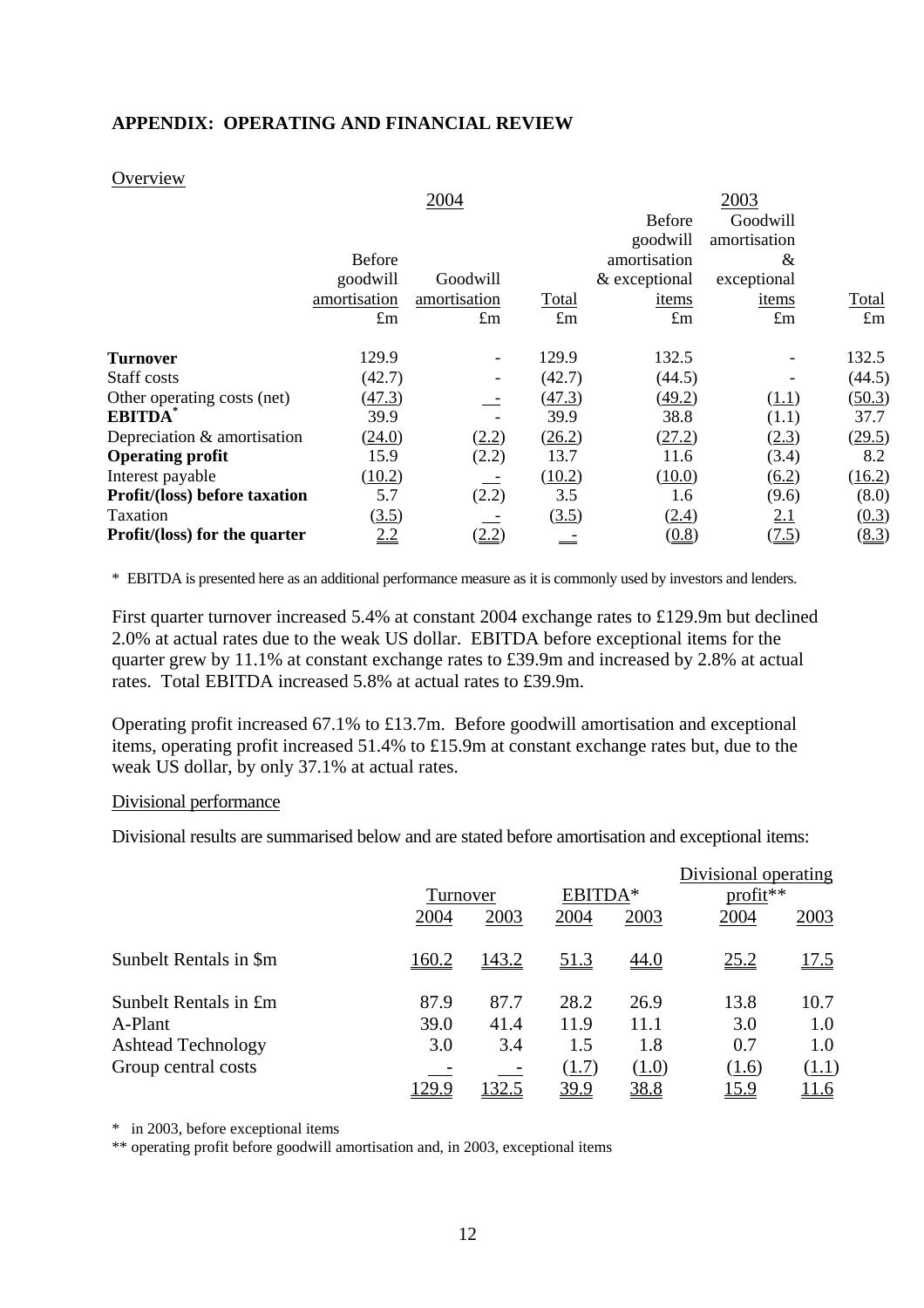Sunbelt's turnover increased 11.9% in the quarter to \$160.2m. This performance was due to improved rental rates which grew approximately 5% over 2003, combined with higher equipment utilisation which rose from 66% a year ago to 70% and a fleet size which was broadly similar in both years. Sunbelt's turnover growth in the quarter reflected improving conditions in its major markets, particularly the non-residential construction market which grew 5% in the year to 31 July 2004 according to figures published by the US Department of Commerce, as well as continued market share gains. Sunbelt's operating costs (excluding depreciation and goodwill amortisation) rose 9.8% in the quarter to \$108.9m in 2004. This reflected increased investment in personnel and higher maintenance costs to service current activity levels as well as growth in fuel and insurance costs.

Sunbelt's EBITDA margin for the quarter improved to 32.0% from 30.7% in 2003, reflecting the beneficial impact of operational leverage. Sunbelt's divisional operating profit increased 44.0% to \$25.2m from \$17.5m in 2003 and its divisional operating profit margin improved to 15.7% from 12.2%.

Sunbelt's results in sterling reflected the factors discussed above and the weak US dollar.

A-Plant's turnover declined 5.8% to £39.0m in the quarter, reflecting the disposal of three noncore businesses during 2003/4. Excluding the effect of these disposals, same store turnover increased 1.9% over 2003 reflecting a fleet size which was approximately 6% smaller than in the equivalent period a year ago, a rise in utilisation to 66% this year from 61% in 2003 and rental rates which remained broadly constant. A-Plant's operating costs (excluding depreciation and goodwill amortisation) decreased 10.6% to £27.1m reflecting the disposals and tight management. Consequently its EBITDA margin for the quarter improved to 30.5% from 26.8% in 2003 and its EBITDA grew 7.2% to £11.9m. A-Plant's divisional operating profit of £3.0m compares with £1.0m in 2003.

Ashtead Technology's turnover declined 11.8% to £3.0m at actual rates of exchange but decreased by 7.6% at constant exchange rates. Its divisional operating profit of £0.7m decreased 30.0% from £1.0m in 2003 at actual rates of exchange and by 23.6% at constant exchange rates. These results reflected growth in its onshore environment rental profit centres offset by a weaker performance in its three offshore focused profit centres where demand is expected to remain weak until summer 2005.

#### Interest payable and similar charges

Interest payable and similar charges decreased to £10.2m from £16.2m in 2003, principally due to the absence of exceptional costs. Before exceptional costs, interest expense rose by 2.0% to £10.2m reflecting lower average debt levels but higher average interest rates following issue of the 12% senior secured notes in April 2004.

#### Taxation

The tax charge for the quarter of £3.5m (2003 - £0.3m) comprised a charge for current tax of £0.1m and a charge for deferred tax of £3.4m. The Group remains in a tax loss position in the UK and accordingly the deferred tax charge reflects only a charge on US profits which accounts for the high reported effective tax rate. Cash tax payments remain very low.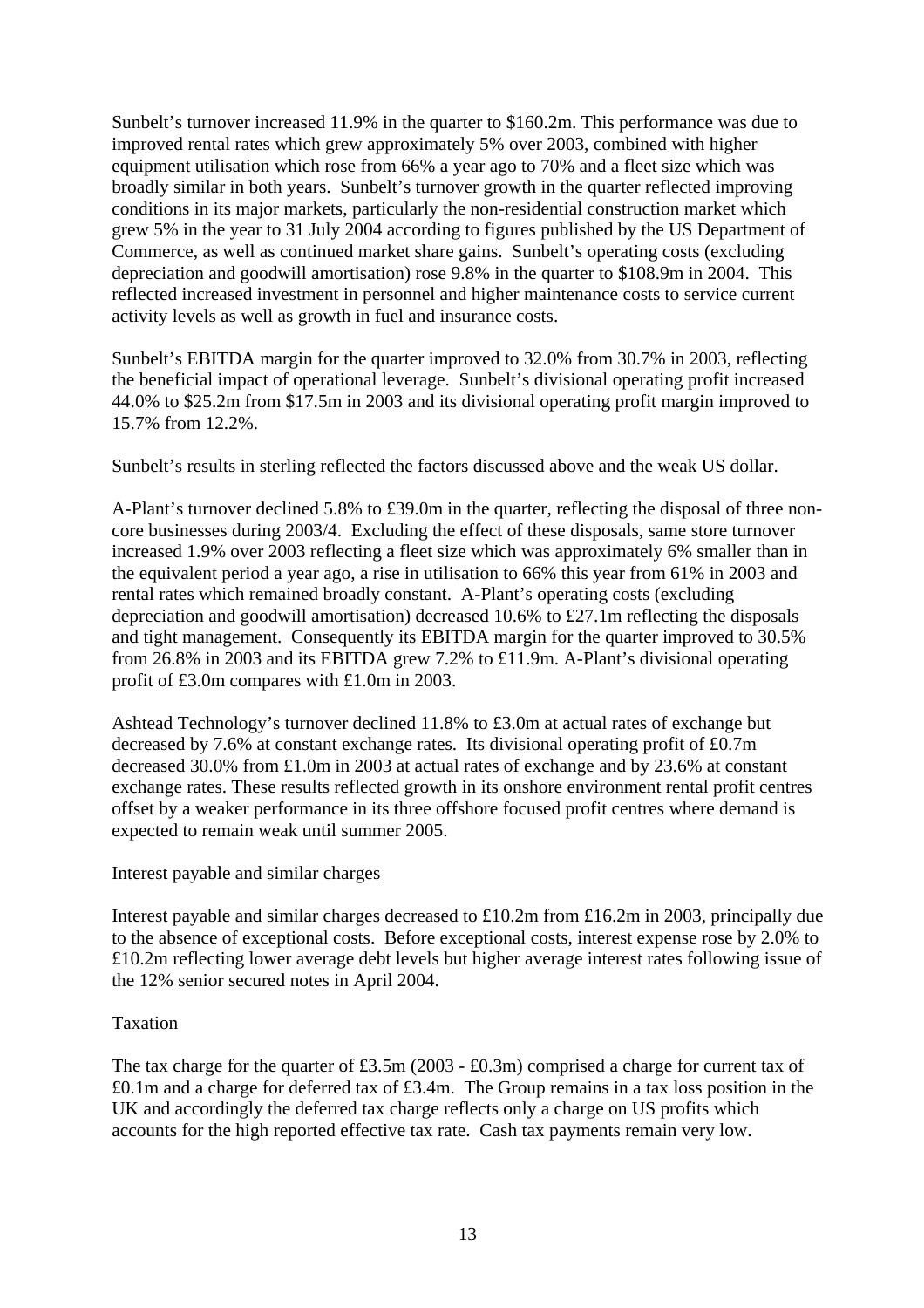#### Profit/(loss) before taxation

As a result of the foregoing, the profit on ordinary activities before taxation was £3.5m compared with the loss of £8.0m in 2003. Before goodwill amortisation and exceptional items, the profit before tax rose to £5.7m (2003 - £1.6m). After taxation, there was a breakeven result for the quarter compared to the loss of £8.3m in 2003 as a result of the various factors discussed above.

## **Cash flow**

During the three months ended 31 July 2004, the Group generated cash from operations of £30.8m and £7.1m from the sale of tangible fixed assets. The Group used cash during this period principally to pay for purchases of tangible fixed assets of £27.3m, to pay interest and similar charges of £2.1m, to make tax payments of £0.3m and to repay finance leases of £2.8m.

Free cash flow in the three months ended 31 July 2004 (which is defined to exclude exceptional costs and which comprises our net cash inflow from operations excluding exceptional items, less net maintenance capital expenditure, interest and tax) is summarised below:

|                                                      | 2004<br>$\pounds$ m | 2003<br>$\pounds$ m |
|------------------------------------------------------|---------------------|---------------------|
| <b>EBITDA</b> before exceptional items               | <u>39.9</u>         | <u>38.8</u>         |
| Cash inflow from operations before exceptional items | 30.8                | 37.9                |
| Cash efficiency ratio*                               | 77.2%               | 97.7%               |
| Maintenance capital expenditure                      | (24.5)              | (22.9)              |
| Proceeds from sale of used rental equipment          | 7.1                 | 6.8                 |
| Tax (paid)/received                                  | (0.3)               | 0.4                 |
| Free cash flow before interest                       | 13.1                | 22.2                |
| Interest paid (excluding exceptional interest)       | (2.1)               | $\underline{(6.5)}$ |
| Free cash flow after interest                        | 11.0                | 15.7                |
| Growth capital expenditure                           | (2.8)               |                     |
| Acquisitions and disposals                           |                     | 4.2                 |
| <b>Exceptional costs</b>                             | (3.7)               | (5.6)               |
| <b>Reduction in total debt</b>                       | 4.5                 | 14.3                |

\* Cash inflow from operations before exceptional items as a percentage of EBITDA

First quarter cash flow was limited, as is usually the case, by seasonal factors with the growth in volumes in the summer generating a requirement for higher investment in working capital, particularly receivables which normally reverses in the third quarter. This effect was less pronounced than is normal in 2003 because the implementation of a new computer system in Sunbelt in the spring of 2003 temporarily increased receivables at the 2003 year end which was largely recovered in the following quarter. Principally due to this effect, cash inflow from operations declined 18.7% to £30.8m and the cash efficiency ratio was 77.2% (2003 – 97.7%).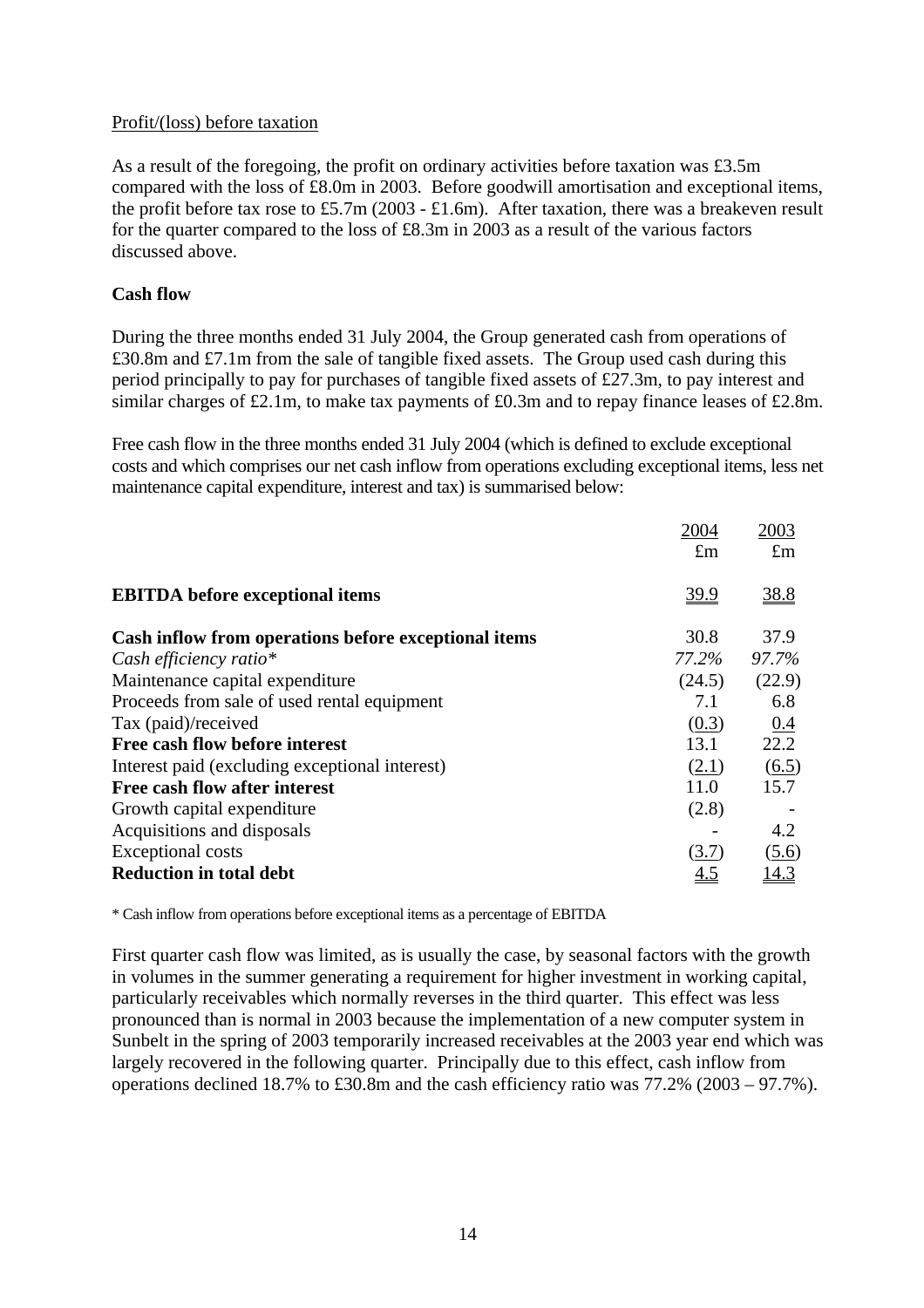After net maintenance capital expenditure of £17.4m (2003 - £16.1m) and tax, free cash flow before interest was £13.1m (2003- £22.2m). Interest payments were £2.1m reflecting the fact that interest payments on both the senior secured notes and the convertible loan note are paid semi-annually and that none of these payments were due in the first quarter. After interest free cash flow was £11.0m (2003 - £15.7m). This free cash flow was applied to (1) pay £2.8m in respect of growth capital expenditure; (2) to pay mostly in May outstanding exceptional refinancing costs, principally advisers' fees, of £3.7m which had been accrued for at the 2003/4 year end; and (3) to reduce outstanding debt by £4.5m.

## **Balance sheet**

#### Tangible fixed assets

|                     | 2004             |             | 2003             |              |
|---------------------|------------------|-------------|------------------|--------------|
|                     | Rental equipment | Total       | Rental equipment | <u>Total</u> |
|                     | $\pounds$ m      | $\pounds$ m | $\pounds$ m      | $\pounds$ m  |
| Opening balance     | 469.7            | 535.5       | 577.5            | 651.5        |
| Exchange difference | (7.9)            | (8.7)       | (2.4)            | (2.6)        |
| <b>Additions</b>    | 30.3             | 31.6        | 14.0             | 15.8         |
| <b>Disposals</b>    | (5.6)            | (6.0)       | (11.3)           | (11.6)       |
| Depreciation        | (21.8)           | (24.0)      | (24.6)           | (26.8)       |
| Closing balance     | 464.7            | 528.4       | 553.2            | 626.3        |
|                     |                  |             |                  |              |

Capital expenditure increased 100% at actual rates to £31.6m in 2004 as the Group increased expenditure with improving market conditions. Capital expenditure in the first quarter of last year was held back during the bank default. At constant exchange rates the increase was 111.6%. Expenditure on rental equipment was 96% of total capital expenditure. Capital expenditure by business was as follows:

| 2004        |             |             |             |  |  |
|-------------|-------------|-------------|-------------|--|--|
| Growth      | Maintenance | Total       | Total       |  |  |
| $\pounds$ m | $\pounds$ m | $\pounds$ m | $\pounds$ m |  |  |
| 12.7        | <u>17.1</u> | <u>29.8</u> | <u>9.3</u>  |  |  |
| 7.0         | 9.4         | 16.4        | 5.8         |  |  |
| 5.9         | 6.6         | 12.5        | 7.2         |  |  |
| <u>1.2</u>  | 0.2         | <u>1.4</u>  | <u>1.0</u>  |  |  |
| <u>14.1</u> | <u>16.2</u> | 30.3        | 14.0        |  |  |
|             |             | <u>1.3</u>  | <u>1.8</u>  |  |  |
|             |             |             |             |  |  |
|             |             |             |             |  |  |

As market conditions in the US improve the Group has now returned to the position where a proportion (46.5% in the quarter) of its capital expenditure represents growth expenditure. This proportion is estimated on the basis of the assumption that maintenance capital expenditure in any period is equal to the original cost of equipment sold in that period.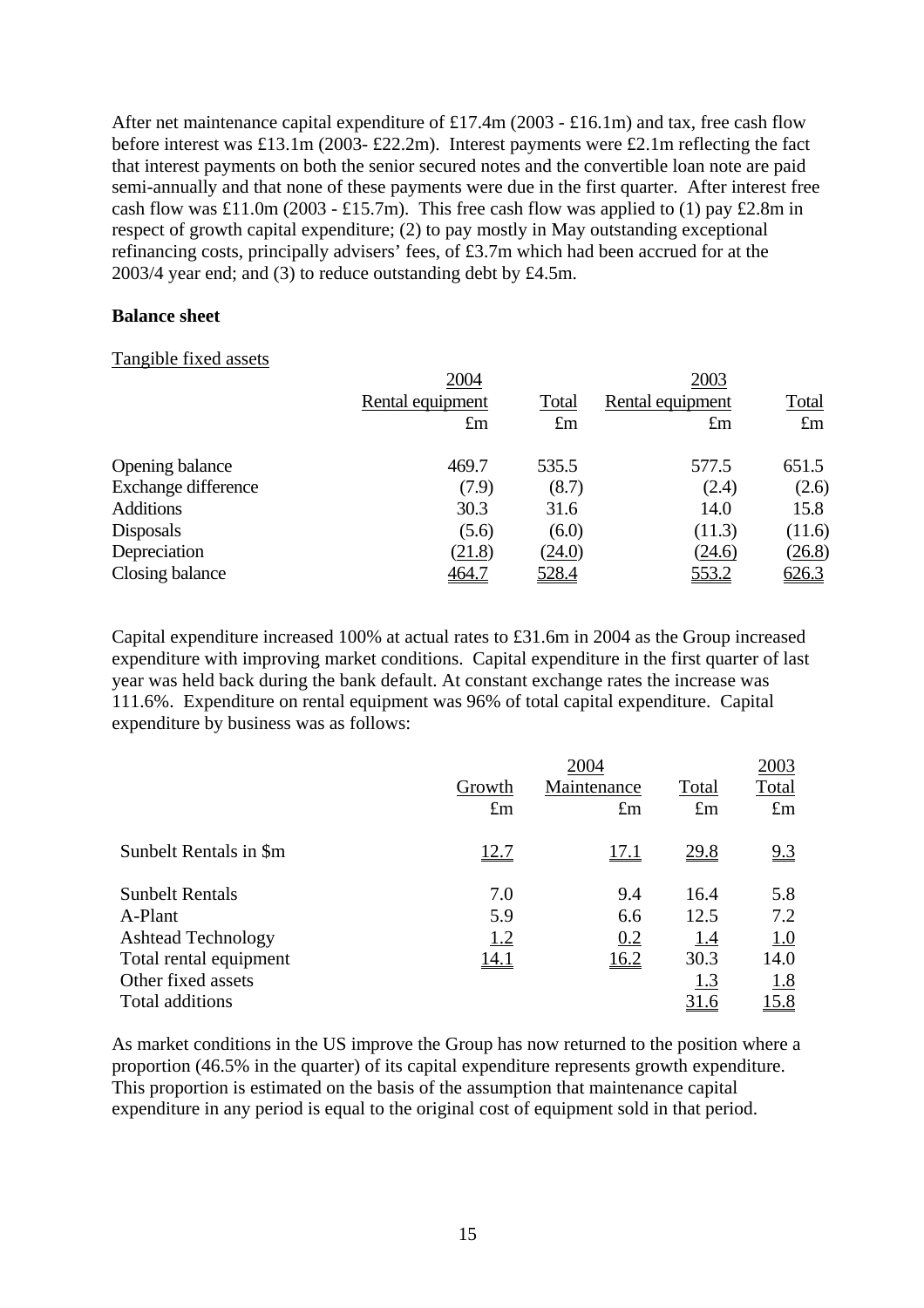The average age of the Group's serialised rental equipment, which constitutes the substantial majority of our fleet, at 31 July 2004 was 46 months on a net book value basis. This was unchanged from the equivalent figure at 30 April 2004. At 31 July, Sunbelt's fleet had an average age of 48 months (60 months for aerial work platforms which have a longer life and 34 months for the remainder of its fleet) and A-Plant's fleet had an average age of 42 months.

In the current year the Group continues to expect that capital expenditure will total approximately £100m, broadly in line with the anticipated depreciation charge and that the average fleet age will therefore also remain broadly constant over the course of this year. The level of capital expenditure after April 2005 will depend on a number of factors, including general economic conditions and growth prospects, and is subject to a cap of £140m in 2005/6 under the Group's senior secured credit facility.

## Trade debtors subject to non-recourse financing

Trade debtors subject to non-recourse financing decreased 1.5% at actual rates to £84.7m in 2004 but increased by 5.7% at constant rates. Debtor days decreased slightly to 54 days (2003 - 56 days).

#### Trade and other creditors

Group creditor days decreased to 65 days at 31 July 2004 from 101 days at 31 July 2003. This decrease reflected principally the reduction in terms on which rental equipment is acquired to a current average of slightly under 90 days. Capital expenditure related payables at 31 July 2004 totalled £25.0m (2003 - £25.7m). Payment periods for purchases other than rental equipment averaged between 30 and 60 days.

#### Net debt

|                                                            |             | 31 July     |             |
|------------------------------------------------------------|-------------|-------------|-------------|
|                                                            | 2004        | 2003        |             |
|                                                            | $\pounds$ m | $\pounds$ m | $\pounds$ m |
| First priority senior secured bank debt and overdraft      | 217.8       | 417.4       | 226.1       |
| Finance lease obligations                                  | 9.1         | 19.3        | 12.1        |
| 12% second priority senior secured notes, due 2014         | 115.6       |             | 115.6       |
| 5.2% unsecured convertible loan note, due 2008             | 130.7       | 130.0       | 130.6       |
|                                                            | 473.2       | 566.7       | 484.4       |
| Cash at bank and in hand                                   | (11.6)      | (16.4)      | (9.9)       |
|                                                            | 461.6       | 550.3       | 474.5       |
| Non-recourse finance received under debtors securitisation | <u>55.1</u> | 55.5        | 52.2        |
|                                                            | 516.7       | 605.8       | 526.7       |

At 31 July 2004 total net debt which the Group (and its bankers) define to include non-recourse funding received under the debtors securitisation was £516.7m (31 July 2003 - £605.8m) with the reduction being due to a combination of cash generation and the weak US dollar. Measured at constant (31 July 2004) exchange rates, the reduction in total net debt since 31 July last year was £42.6m and £4.6m in the quarter since 30 April 2004.